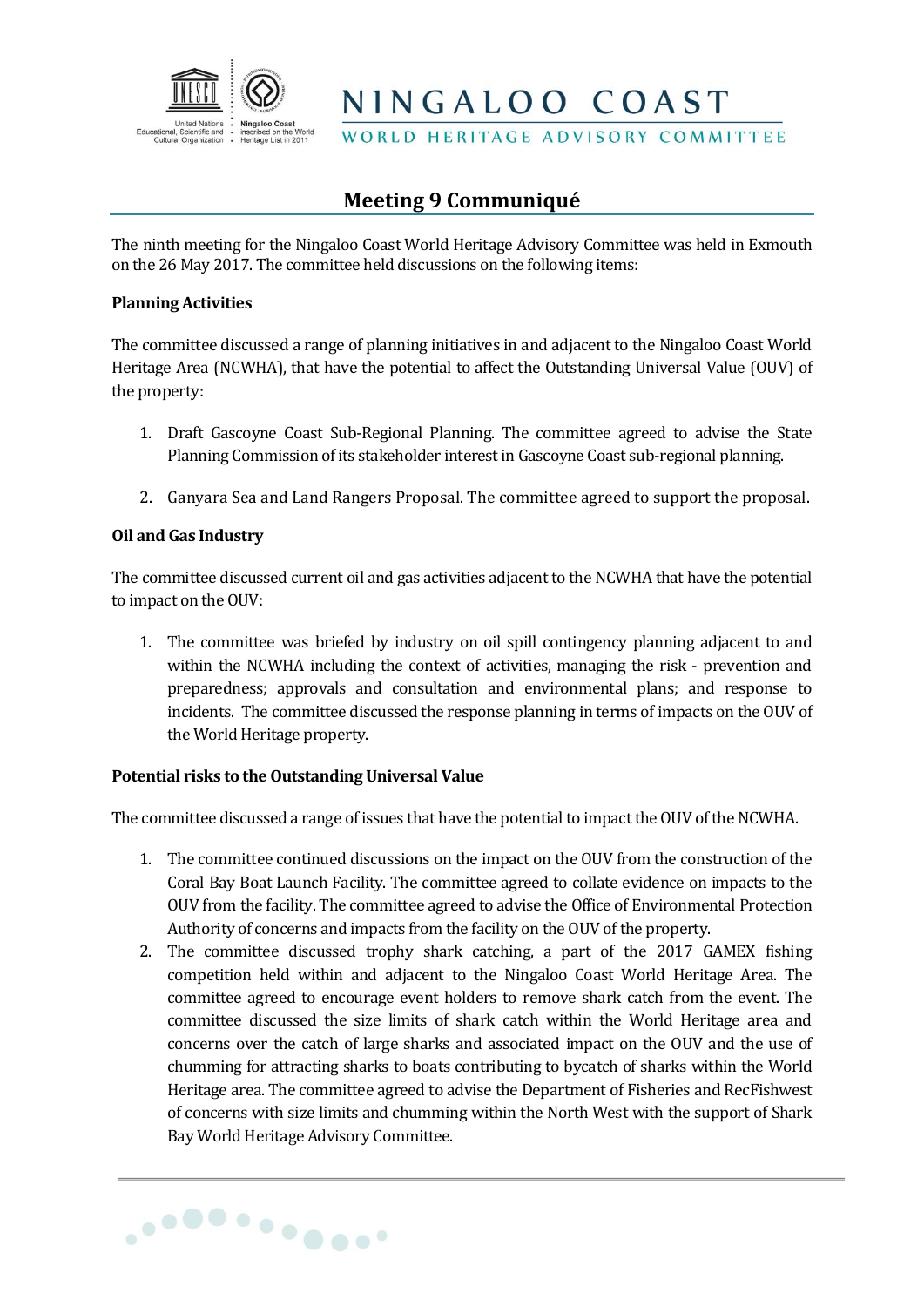

NINGALOO COAST

## WORLD HERITAGE ADVISORY COMMITTEE

#### **Fisheries Matters**

- 1. The committee was briefed by the Department of Fisheries on the Exmouth Prawn Managed Fishery.
- 2. The committee was briefed on plans by Department of Fisheries and DBCA to eradicate feral fish eradication at Dozer Cave. DBCA agreed to provide the committee with project details.

## **Promotion and presentation of the Outstanding Universal Value**

The committee discussed recent promotional opportunities to enhance the OUV of the NCWHA.

#### **Research**

The committee were provided with a summary of on-going recent research projects within the NCWHA.

#### **Stakeholder engagement**

The committee were briefed by key government representatives on current planning activities and items of interest relevant to the World Heritage area: The Department Parks and Wildlife; the Department of the Environment and Energy; the Department of Defence; the Department of Fisheries; the Shire of Exmouth; and the Shire of Carnarvon.

| Attendance:                        |                          |
|------------------------------------|--------------------------|
| Committee Members:                 | Government Observers     |
| Mr Simon Woodley (Chairperson)     | Mr David Lewington (DoF) |
| Prof Bill Humphreys                | Mr Arvid Hogstrom (DBCA) |
| Mr Frazer McGregor                 |                          |
| Ms Hazel Walgar                    | Executive support:       |
| Ms Jacqueline Hine                 | Ms Tegan Gourlay (DBCA)  |
| Ms Leonie McLeod                   | Kristen Wren (DBCA)      |
| Mr Tony Evans                      |                          |
| Ms Ann Preest                      |                          |
| Guest Speakers:                    |                          |
| Mr Peter Dodd (Quadrant Energy)    |                          |
| Ms Libby Howitt (Quadrant Energy)  |                          |
| Ms Ashlee Crabbe (Quadrant Energy) |                          |
| Ganyara Sea and Land Rangers       |                          |
|                                    |                          |

*Note: Guest speakers present at meeting for relevant items only.*